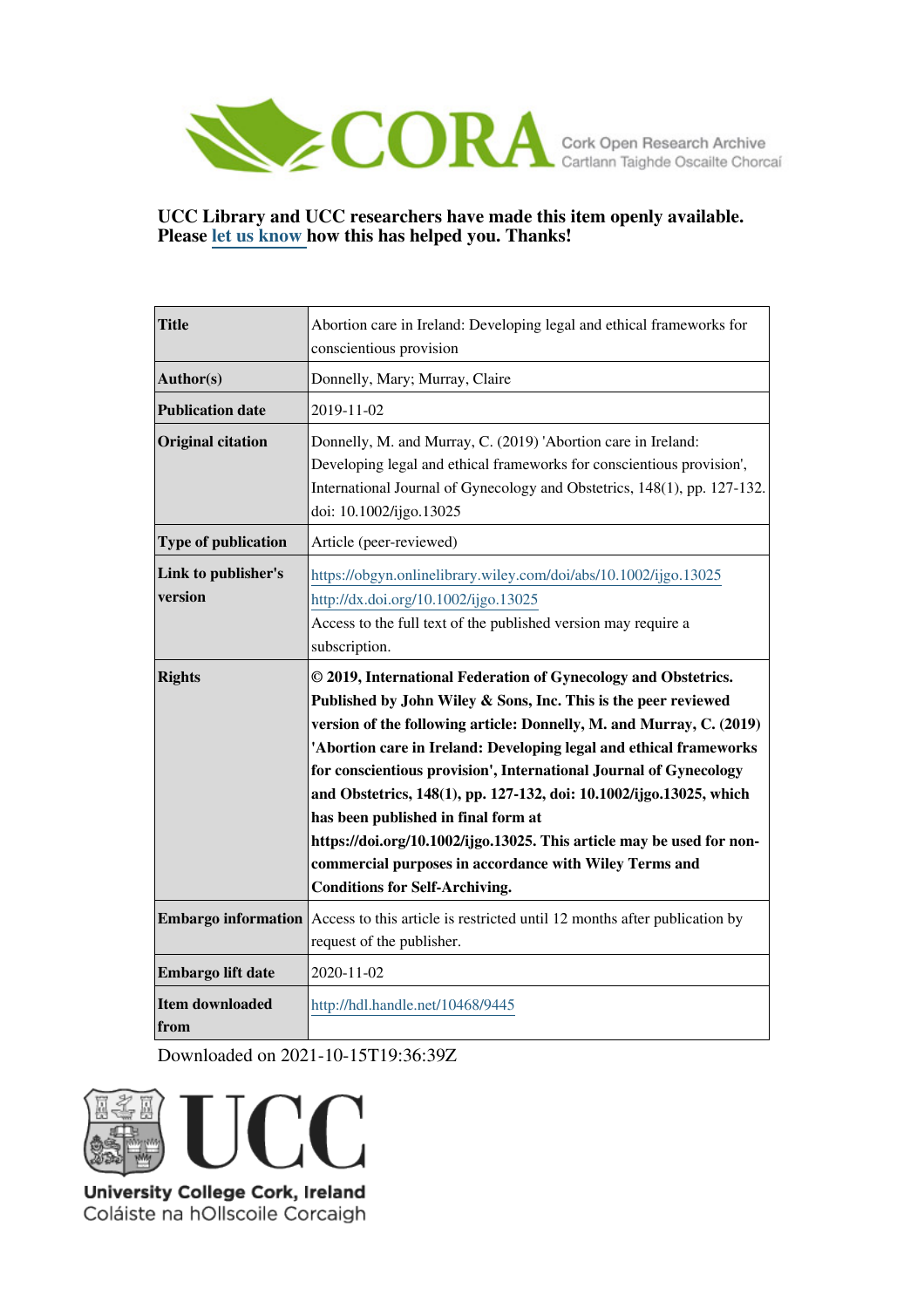**Abortion care in Ireland: Developing legal and ethical frameworks for conscientious provision**

Mary Donnelly<sup>1,\*</sup>, Claire Murray<sup>1</sup>

<sup>1</sup>School of Law, University College Cork, Ireland

#### **\*Correspondence**

Mary Donnelly, School of Law, Áras na Laoi, University College Cork, Ireland.

Email: [m.donnelly@ucc.ie](mailto:m.donnelly@ucc.ie)

## **Keywords**

Ireland; abortion; conscientious provision of abortion; abortion law reform; ethical guidance for conscientious abortion provision.

#### **Synopsis**

Abortion conscienti<br>
Mary Donn<br>
School of<br>
\*Correspo<br>
Mary Donn<br>
Email: m.do<br>
Keywords<br>
Ireland; aboguidance for<br>
Synopsis<br>
Recent cha<br>
conscientic<br>
leadership.<br>
This article<br>
h Recent changes in provision of abortion care in Ireland are welcome, but impediments to conscientious provision remain. Addressing these requires political and professional leadership.

This article has been accepted for publication and undergone full peer review but has not been through the copyediting, typesetting, pagination and proofreading process, which may lead to differences between this version and the [Version of Record](https://doi.org/10.1002/IJGO.13025). Please cite this article as [doi: 10.1002/IJGO.13025](https://doi.org/10.1002/IJGO.13025)

This article is protected by copyright. All rights reserved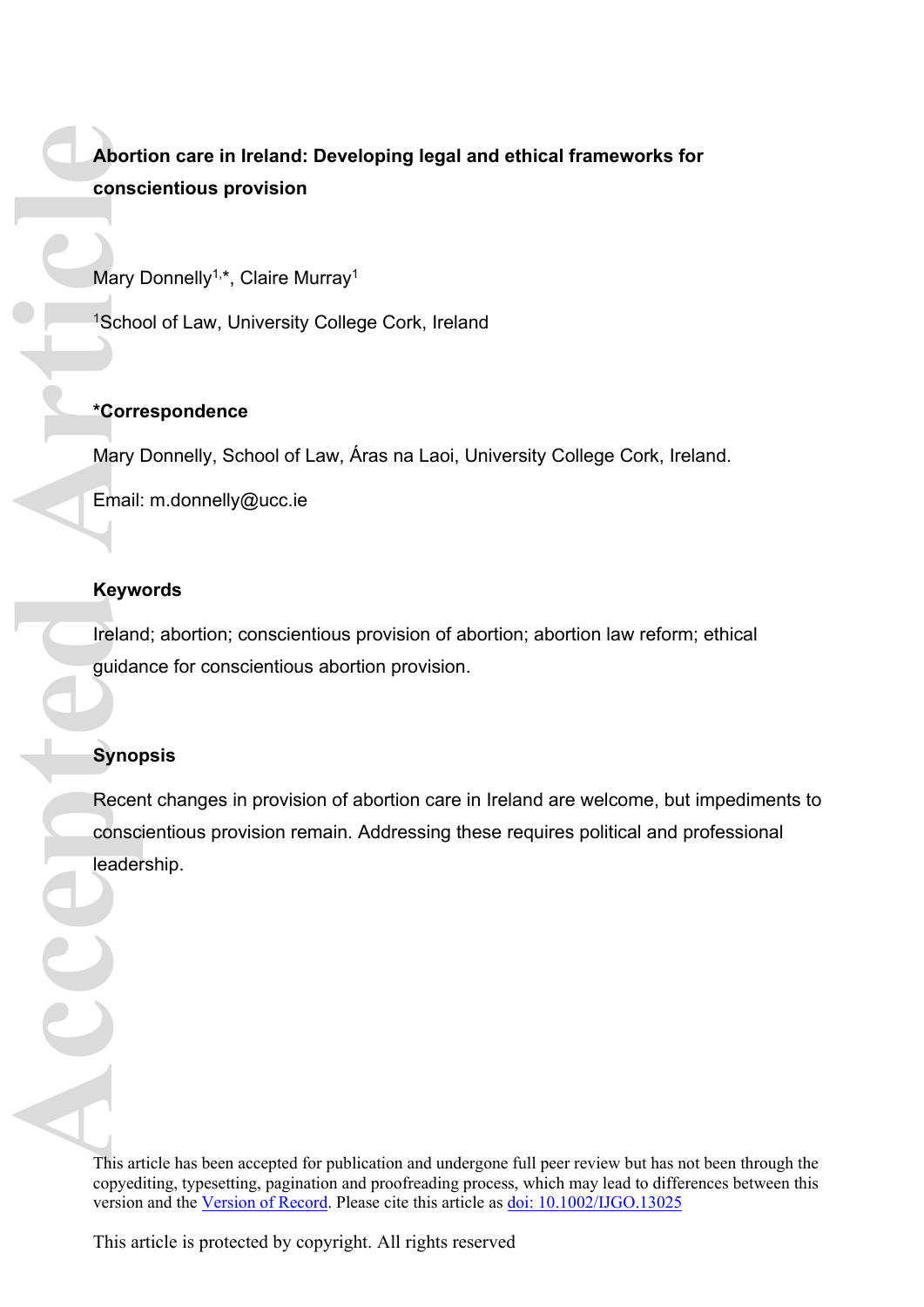#### **Abstract**

This article celebrates the remarkable changes which have occurred in the provision of abortion care in Ireland following the vote to remove the restrictive Eighth Amendment to the Constitution of Ireland in May 2018. However, it also identifies ways in which the emerging legal, ethical and clinical landscape is still impeding the conscientious provision of abortion care. It argues that in order to address these impediments, more attention needs to be paid to the ethical context for conscientious provision. This requires political leadership as well as ongoing leadership by professional bodies to develop both the clinical and the ethical guidance for conscientious provision.

### **1. Background and change**

On January 1, 2019, the Health (Regulation of Termination of Pregnancy) Act 2018 (2018 Act) came into legal force, extending significantly the circumstances in which abortion care may lawfully be provided in Ireland. The 2018 Act followed on from the repeal of Art. 40.3.3 of the Constitution of Ireland (the 'Eighth Amendment'), which had afforded explicit constitutional protection to the right to life of the 'unborn'. The effect of the Eighth was an almost total ban on access to abortion care except where there was a 'real and substantial risk to the life of the mother' [1] (whether for physical reasons or because of a risk of suicide) [2]. On 25 May 2018, the Irish people voted by a majority of 66.4% in a referendum to remove the Eighth Amendment from the Constitution. This important result reframed the pregnant woman as an equal rights-holder under Irish law, recognising her rights to autonomy, dignity and bodily integrity [3-5]. However, the Irish journey is by no means over. Legal change does not assure the provision of appropriate abortion care, nor does it guarantee a shift in the dominant narratives around pregnancy and abortion. **Abstract**<br>
This atticle celebrates the nemarkable changes which have occurred in the provision of abortion care in treiand following the volta to memore the restrictive Eighth Amendment to the Constitution of Ireland in M

This article celebrates the changes in the Irish legal framework, but also identifies ways in which the emerging legal, ethical and clinical landscape impedes the conscientious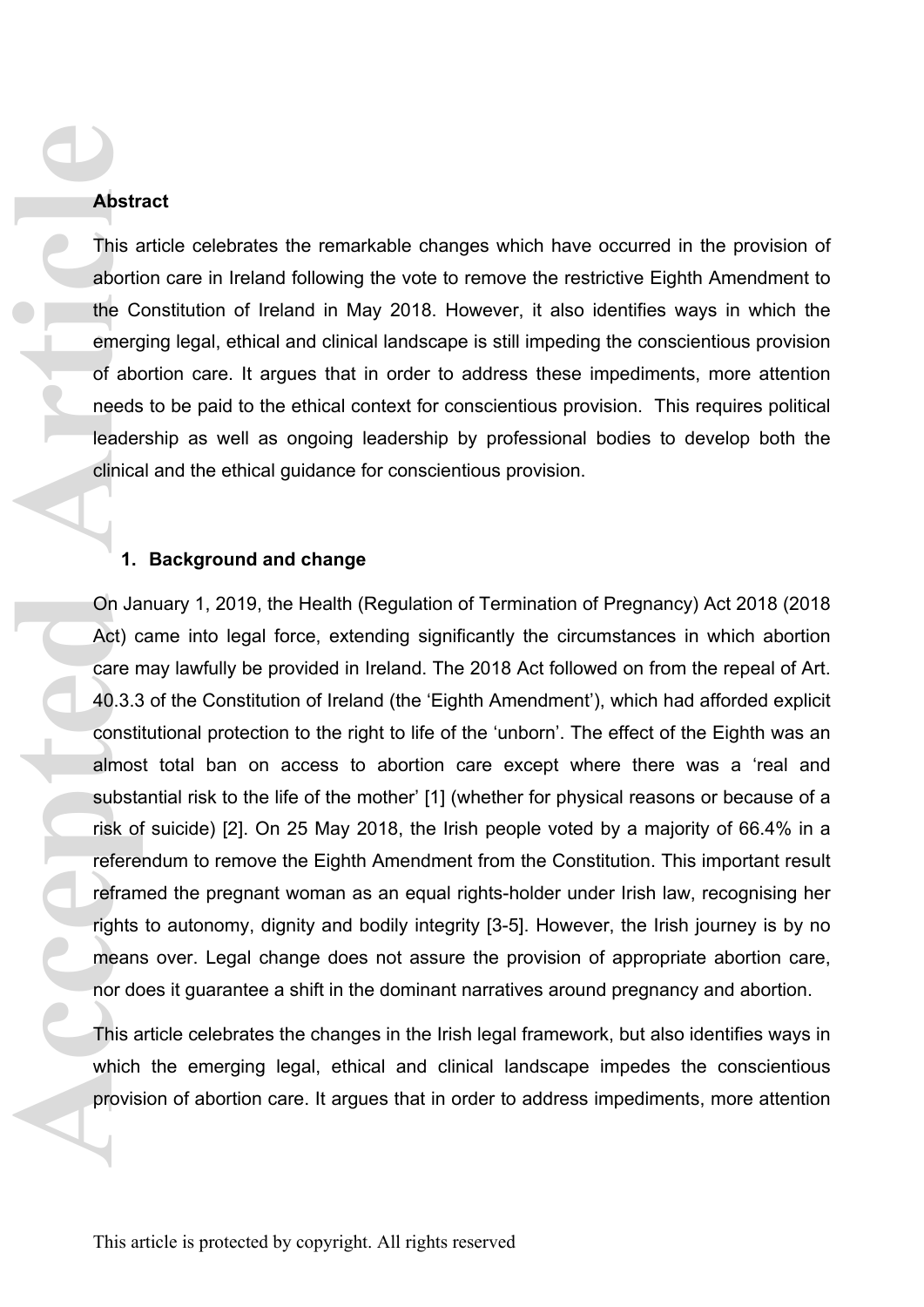needs to be paid to the ethical context for conscientious provision. So as to move in that direction, the article begins by setting out why it is important to recognise that the provision of abortion care by clinicians and other healthcare providers is a conscientious act. By foregrounding the role of conscience, we seek to emphasise that the provision of abortion care must be perceived not just as a legal/clinical issue but also as a matter of ethics and human rights. The article then moves to outline the new Irish legal framework and some of the ongoing impediments to conscientious provision, before concluding by setting out steps which would help to develop ethical frameworks for conscientious provision of abortion care in post-referendum Ireland.

# **2. Ethical guidance for conscientious provision**

The constitutional exclusion of access to abortion care in Ireland, except in very limited life-threatening situations, meant that until recently discussion of the issue has had a profoundly legalistic slant. The legal rights of the foetus were pitted against, and almost inevitably defeated, the legal rights of the pregnant woman. Discourse around conscience has tended to focus on the right of individuals or institutions not to be compelled to participate in the provision of care which is contrary to their ethical/religious values [6]. This is not just an Irish phenomenon. Harris shows that in the over 40 years of debate in the United States, the 'idea that conscience-based care means *not* providing or referring for abortion … has become naturalized' (p. 981) [7]. direction, the article begins by setting out why it is important to recognise that the<br>provident calculator are by circle and chef healthcare providers is a conscience<br>and the provident care of the conscience. we seek to e

Yet, as many medical professionals recognise, the delivery of abortion care is, and long has been, an ethical choice [7-11].Obstetrician Lisa Harris recognises that this is not a simple or straightforward choice but a choice which is morally fraught and which is made at often considerable personal and professional cost [10]. Yet many providers make this choice because of their conscientious commitment to women's autonomy, health and wellbeing, as well as in broader concerns of justice.

2.1 Ethical Grounding for Conscientious Provision of Abortion Care

The decision to provide abortion care respects women's autonomy and choice as well as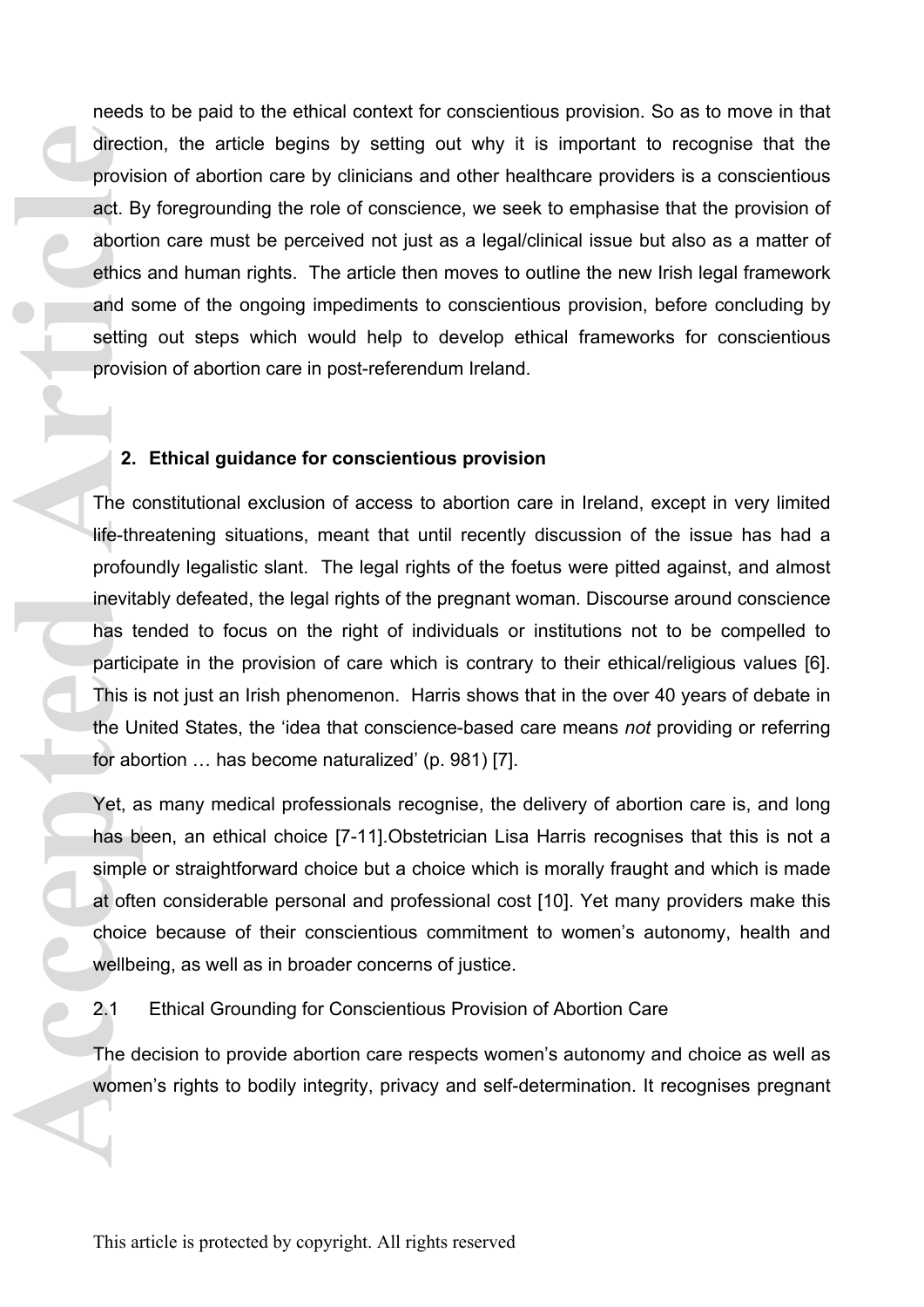women as moral agents, while also acknowledging the unique context within which the pregnant woman and foetus co-exist. As Joan McCarthy et al. observe 'because pregnancy results in profound and irreversible physiological, psychological and emotional changes to her body, her sense of self and her life the pregnant woman or girl has a special moral claim to make decisions about whether or not to continue the pregnancy' (p. 514) [12]. It is this belief that 'women themselves best understand the life contexts in which childbearing decisions are made' that motivates many providers (p. 982) [9]. Provision of abortion care also recognises the inherently relational context of pregnancy as something which affects 'an interconnected and interactive unit and … the functioning of a family unit' (p. 200) [13]. This richer understanding of pregnancy is evident in the stories told during the referendum campaign where many Irish women identified the need to care for existing children and the impact of pregnancy on other relationships as the reasons for not continuing a pregnancy [14]. **Experience the control and forest some setst.** As Joan McCarthy et al. observe "because pregnancy exerts in proformation trancestible physiological partychological and emotional and proformation and proformation and girls

Provision of abortion care is also ethically grounded in a recognition that women's health, both mental and physical, is important. FIGO past-President Mahmoud Fathalla identifies the ethical imperative to take public health action to eliminate unsafe abortions [11]. Yet, as the Irish experience makes clear, the threats to women's health do not just arise from unsafe abortions. The legally enshrined view of the maternal-foetal relationship prior to the repeal of the Eighth Amendment meant that women's healthcare needs were too often overlooked in Ireland [12,15,16]. Provision of abortion care seeks to redress this imbalance. It also recognises and seeks to address the dignitary harms experienced by women and girls in circumstances where they cannot effectively access the full range of legally permissible reproductive healthcare services, resulting in additional expense, delays and increased distress [17].

Finally, conscientious provision addresses the justice gap and ensures access to abortion care to those who, because of social and/or economic disadvantage, would not otherwise be able to access such care (p. 16) [18]. Access to abortion care has long been more available for those with economic, social and educational resources [19]. In Ireland, prior to the introduction of the 2018 Act, those who could afford to do so travelled abroad (usually to the UK) for abortion care [20] while migrant women without the necessary visa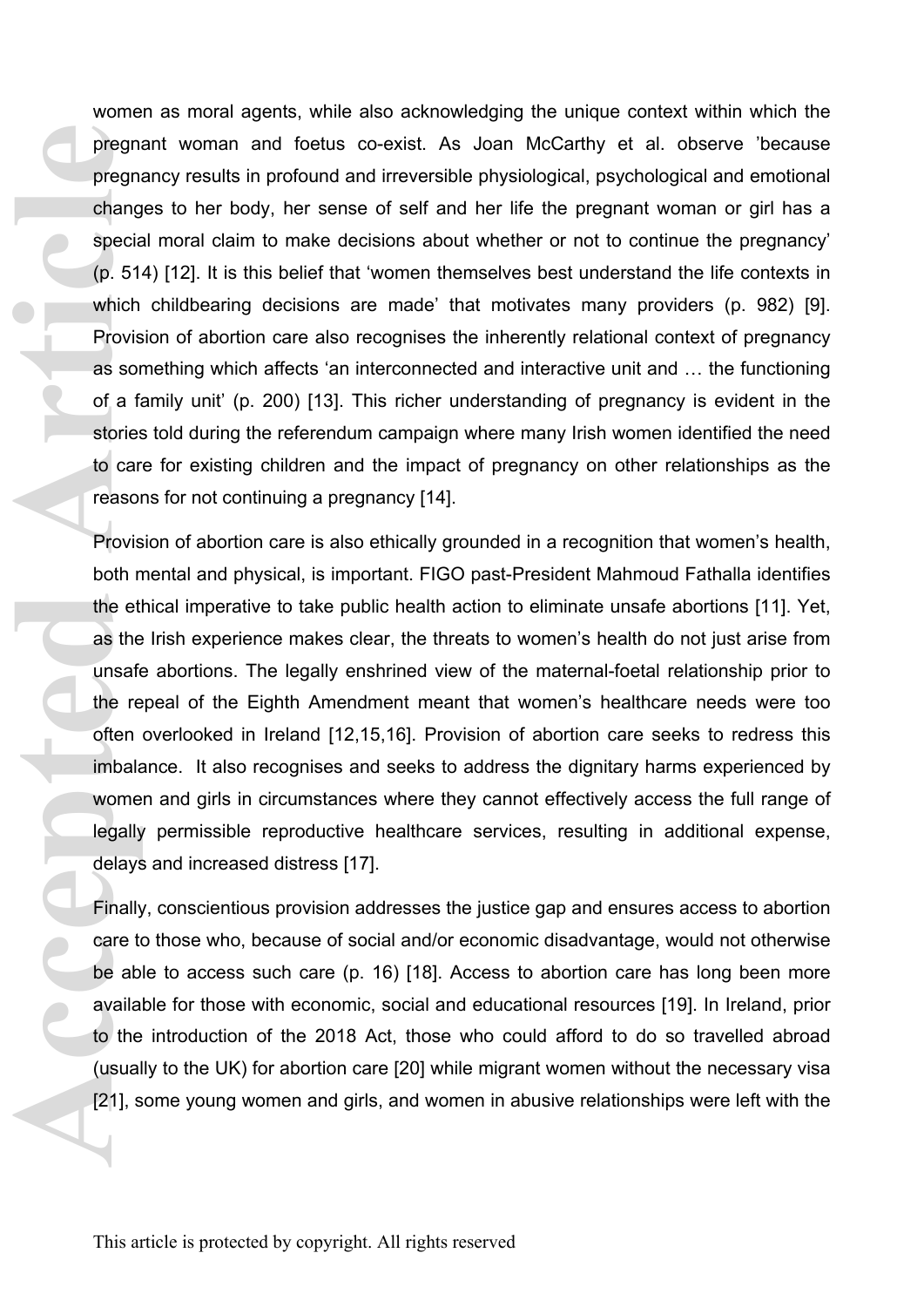option of continuing with an unwanted or unviable pregnancy or of illegally importing abortion pills and taking them without medical supervision [22]. Conscientious provision recognises that access to safe abortion should be not only for people with assets, and that there is an ethical imperative to ensure that the most vulnerable and marginalised in society can avail of adequate reproductive healthcare.

2.2 The Importance of Ethical Guidance for Conscientious Provision

Harris argues that the '[p]ersistent neglect of the compatibility between conscience and abortion provision … has consequences for law, clinical practice, and bioethics' (p. 982) [9]. One such consequence is the absence of opportunities for conscientious providers to acknowledge and discuss ethical complexities and challenges in the delivery of abortion care. Harris describes these essential conversations as 'dangertalk' [10] (p. 200) because they do not sit comfortably with some pro-choice rhetoric. Yet they are necessary in developing ethical guidance for conscientious provision. This guidance can play an important role in expressing the values that underpin conscientious provision, which include concern for women's agency, health and rights. By recognising these values, ethical guidance can provide a normative context for clinician engagement and a way to address the complex ethical situations that inevitable arise. abortion pills and taking them without medical supervision [22].<br>
recognises that access to safe abortion should be not only for<br>
the there is an ethical imperative to ensure that the most vulner<br>
society can avail of adeq

# **3. The new Irish legal and ethical framework**

The 2018 Act establishes the foundations for abortion care in Ireland. In broad terms, the 2018 Act allows pregnant women to access abortion care in four situations. First, where the pregnancy has not exceeded 12 weeks. Second, where there is a risk to the life, or of serious harm to the health of the pregnant woman and the foetus has not reached viability. Third, where there is an immediate risk to the life or of serious harm to the health of the pregnant woman. Finally, where there is present a condition that is likely to lead to the death of the foetus either before or within 28 days of birth. In each situation, clinicians play a gatekeeper role, deciding when and whether the statutory criteria for access to care have been met. Depending on the applicable circumstances, one or two clinicians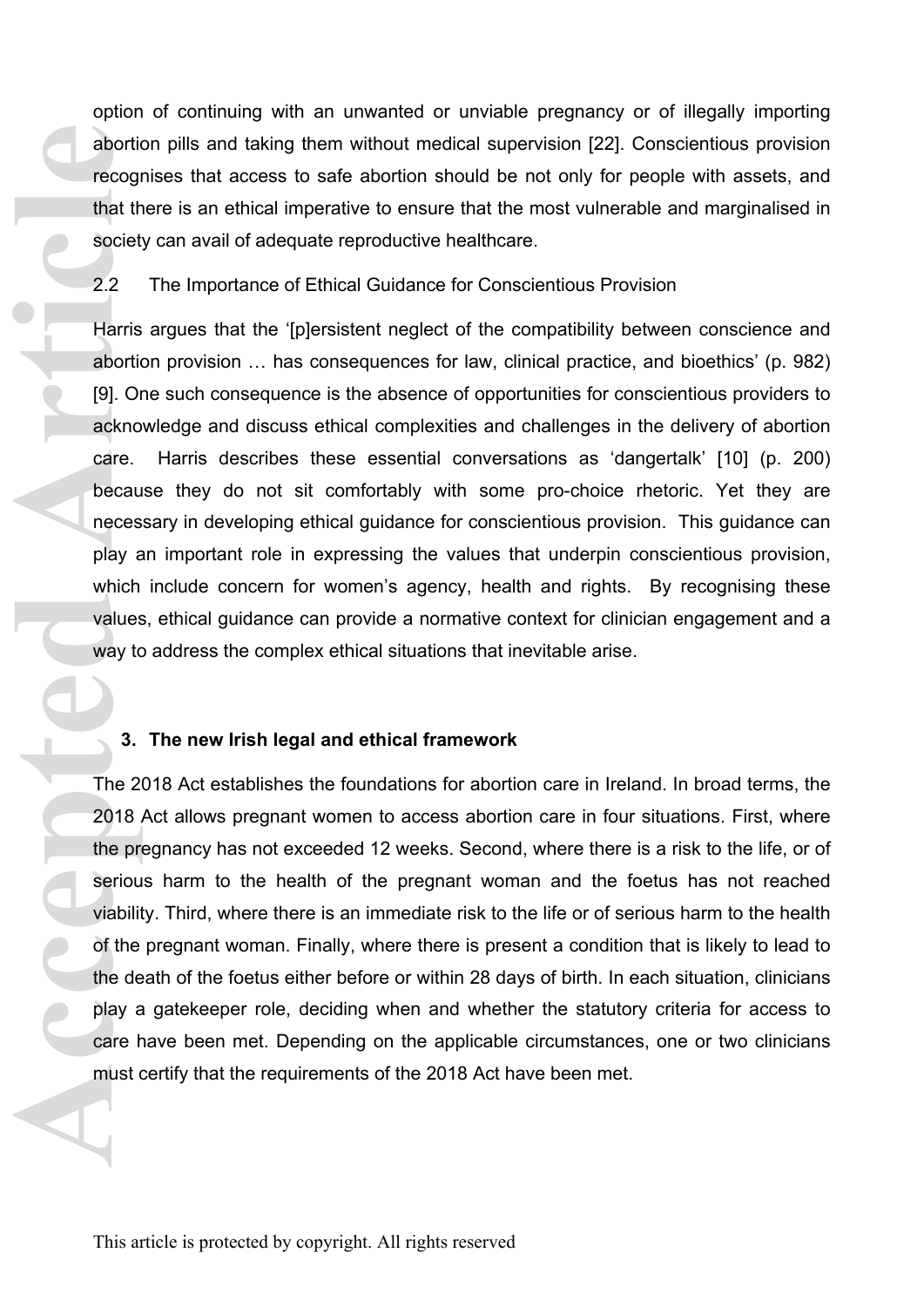The 2018 Act is a peculiar piece of legislation, which must be understood in its political context. The General Scheme of the Bill had been published in advance of the referendum [23], and this provided the basis for the presentation of the political choice to the electorate during the referendum campaign. The overwhelming public support for the removal of the Eighth Amendment left it unclear whether citizens had voted on the basis of the published General Scheme or whether they supported a broader reform agenda. Whichever was in fact the case, the Irish Government chose to align closely the postreferendum legislation with the original proposal, which had been formulated when the scale of the public appetite for change had not yet become apparent [24].

The political context is also reflected in the very short time (and correspondingly limited opportunity for critical reflection) between the publication of the full Bill (27 September 2018), the 2018 Act being signed into law (21 December 2018), and the 2018 Act coming into force on 1 January 2019. Although some Regulations (subordinate legislation) have been introduced, these deal only with the technical certification requirements and do not provide additional clarity on several important gaps and uncertainties in the legislation.

During the short lead-in time before commencement of the 2018 Act, the Medical Council's Ethics Working Group launched a public consultation on the amendments required to the *Guide to Professional Conduct and Ethics* (8<sup>th</sup> edn). This had been published in 2016 prior to the repeal of the Eighth Amendment and reflected the legal context of that time. The updated *Guide* was finally published on August 30, 2019 [25]. Significantly, the amended *Guide* expands the equality and diversity provision. The *Guide* requires clinicians to try to understand patients' cultures and respond to their individual needs (para. 8.1) and continues '[y]ou should not discriminate against patients or colleagues on any grounds' (para. 8.1). Unlike the *Guide*'s previous statement on nondiscrimination, this prohibition on discrimination is not restricted as regards grounds and clearly can be seen to prohibit discrimination on the basis of either the request for or the provision of abortion care. In this way, the Guide provides a first building block in grounding conscientious provision in Irish ethical discourse. On the specifics of abortion, the *Guide* affirms that termination of pregnancy is legally permissible within the provisions of the 2018 Act (para. 48.1). It sets out a duty to provide care, support and follow-up for context. The General Scheme of the Bill hareferendum [23], and this provided the basis for the electorate during the referendum campaign.<br>
removal of the Eighth Amendment left it unclear of the published General Scheme or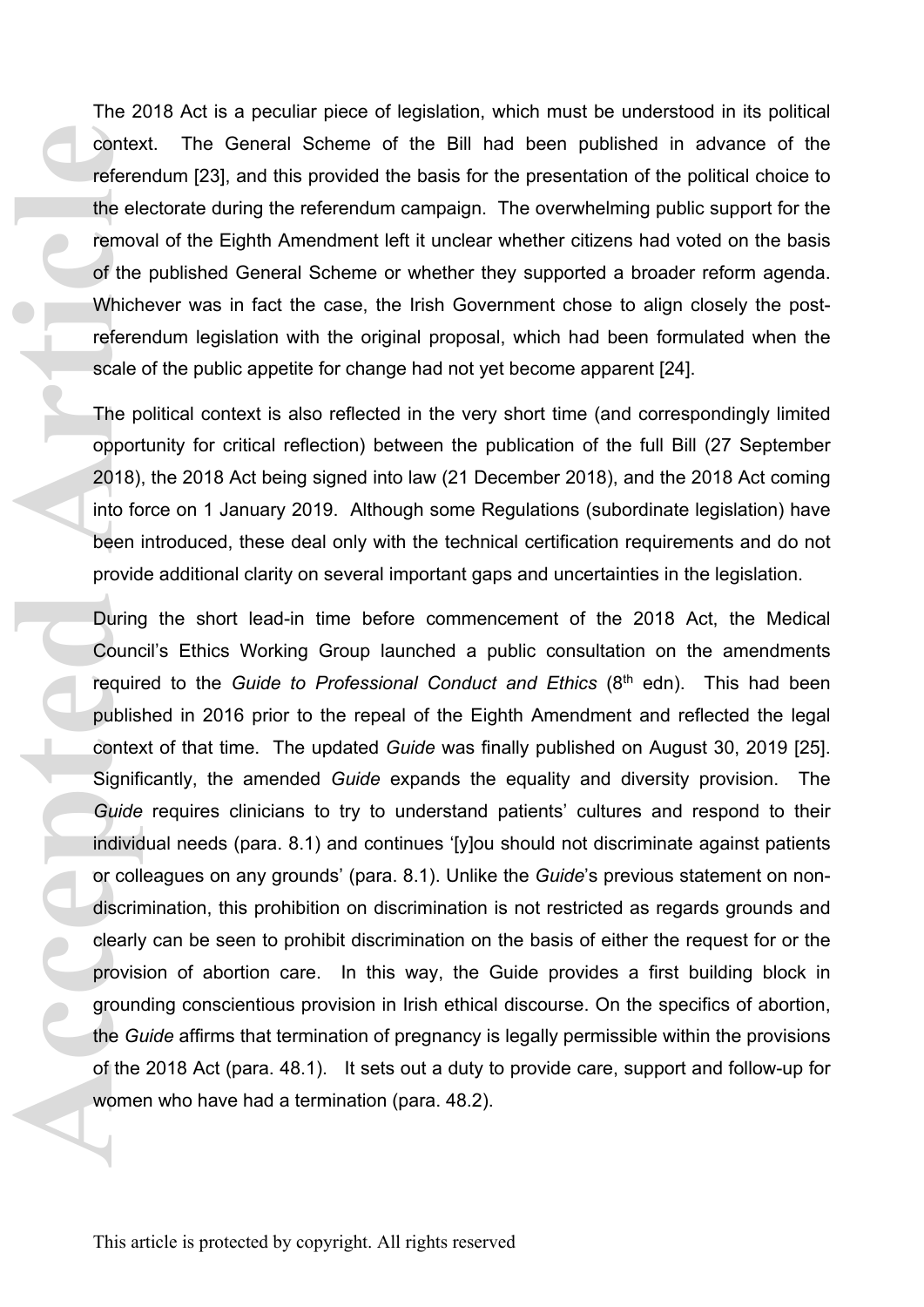The *Guide* also updates its guidance regarding conscientious objection. This aspect of the *Guide* is not restricted to abortion care but is stated in more general terms (although the location of conscientious objection in the paragraph immediately succeeding the *Guide*'s discussion of abortion is hardly an accident). The *Guide* affirms clinicians' ethical entitlement to refuse to provide or to participate in the carrying out of a procedure, lawful treatment or form of care which conflicts with the clinician's 'sincerely held ethical or moral values' (para. 49.1). It then sets out what clinicians who have a conscientious objection must do. This includes informing patients, colleagues and employers as soon as possible (para. 49.2); informing the patient that s/he has a right to seek treatment from another doctor and giving the patient enough information to enable him or her to transfer care (para. 49.3). Clinicians are also required to make the transfer of care as easy as possible for the patient, including being sensitive and respectful and minimising any distress for the patient. Reinforcing this requirement, paragraph 49.4 of the *Guide*  explicitly cross-references the non-discrimination requirement which is set out in para. 8 of the *Guide*. Clinicians are also required to arrange the transfer of care for the patient if s/he cannot make the arrangements on his or her own behalf (para. 49.6) The *Guide*  also prohibits the provision of false or misleading information by clinicians as well as the wilful obstruction of access to treatment based on the clinician's conscientious objection (para 49.5). Finally, the *Guide* is clear that in an emergency situation, clinicians must provide 'as a matter of priority' the care and treatment which the patient needs (para. 49. 7). the *Guide* is not restricted to abortion care but is stated in more general terms (atthough<br>the location of conscientious objection in the paragraph inmediately succeedure, law<br>but is divideo and conscienting the existenc

Clinical guidelines regarding the practicalities of delivering the service were also developed in the short time available. At the request of the Department of Health, the Institute of Obstetricians and Gynaecologists published three sets of interim clinical guidance, covering each of the circumstances in which abortion care may lawfully be provided [26-28]. The Irish College of General Practitioners also produced interim clinical guidance for its members, who are the primary providers of early abortion [29]. These clinical guidelines provide further detail on some of the core standards established in the 2018 Act. These include guidance as to how the 12 week limit should be determined (requiring an ultrasound scan where the woman's dates indicate the pregnancy may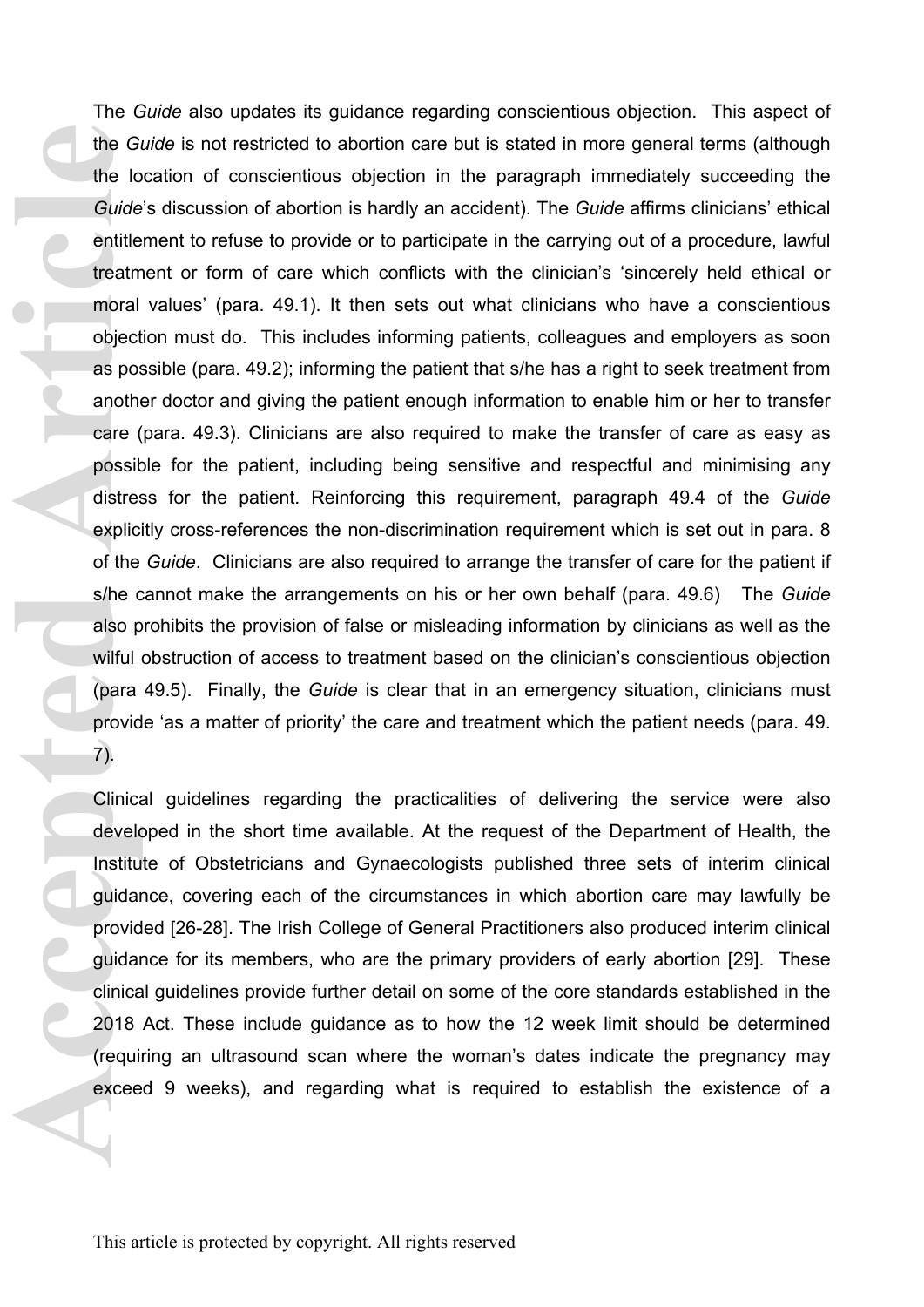risk/immediate risk to life or serious harm to the woman and of a condition which is likely to lead to the death of the foetus before birth or within 28 days of birth.

In these last two complex clinical contexts (except in an emergency), the interim guidelines recommend the use of multidisciplinary team (MDT) discussions in reaching conclusions. The Interim Clinical Guidance recommends that the MDT be a formally constituted committee which should include a range of medical and allied specialities and that attendance and participation at the MDT should be open to all relevant consultants in the hospital group. It also recommends that decisions of the MDT should be made by majority consensus. This creates a tension with the 2018 Act, which places legal responsibility for certification on two individual clinicians. It also is out of line with the WHO *Safe Abortion* guidance [30]. This recognises that access to care can be unduly delayed by 'burdensome procedures of medical authorization' and is clear that 'third party authorization should not be required for women to obtain abortion services' (p.95) [30]. to lead to the death of the foetus before birth or within 28 days of birth.<br>
In these last two complex cirincal condests (except in an emergency), the interiguidations recomment the use of multidisciplinary team (MDT) disc

# **4. Barriers to conscientious provision of abortion care in Ireland**

From a conscientious provision perspective, the 2018 Act is clearly an enormous improvement on the legislative position prior to the repeal of the Eighth Amendment [2,31]. As described above, the 2018 Act significantly expands access to abortion care, including allowing automatic access to abortion care up to 12 weeks of gestation. The Act also removes any criminal sanction for women seeking abortion care. However, aspects of the 2018 Act constitute a continuing barrier to conscientious provision which, because of the unusually compressed legislative processes employed, were not subject to the normal degree of pre-legislative scrutiny.

First, there are technical elements of the 2018 Act which impede the delivery of care. One example relates to early term pregnancies (less than 12 weeks), which are likely to constitute the substantial majority of terminations. The 2018 Act imposes a 3-day waiting period after the request for termination is made (s. 12 (3)). This was presented during the referendum campaign and in subsequent political debates as providing the pregnant woman with an opportunity for reflection. However it is difficult to find this justification convincing given that this reflection is scheduled to begin only after the woman has had a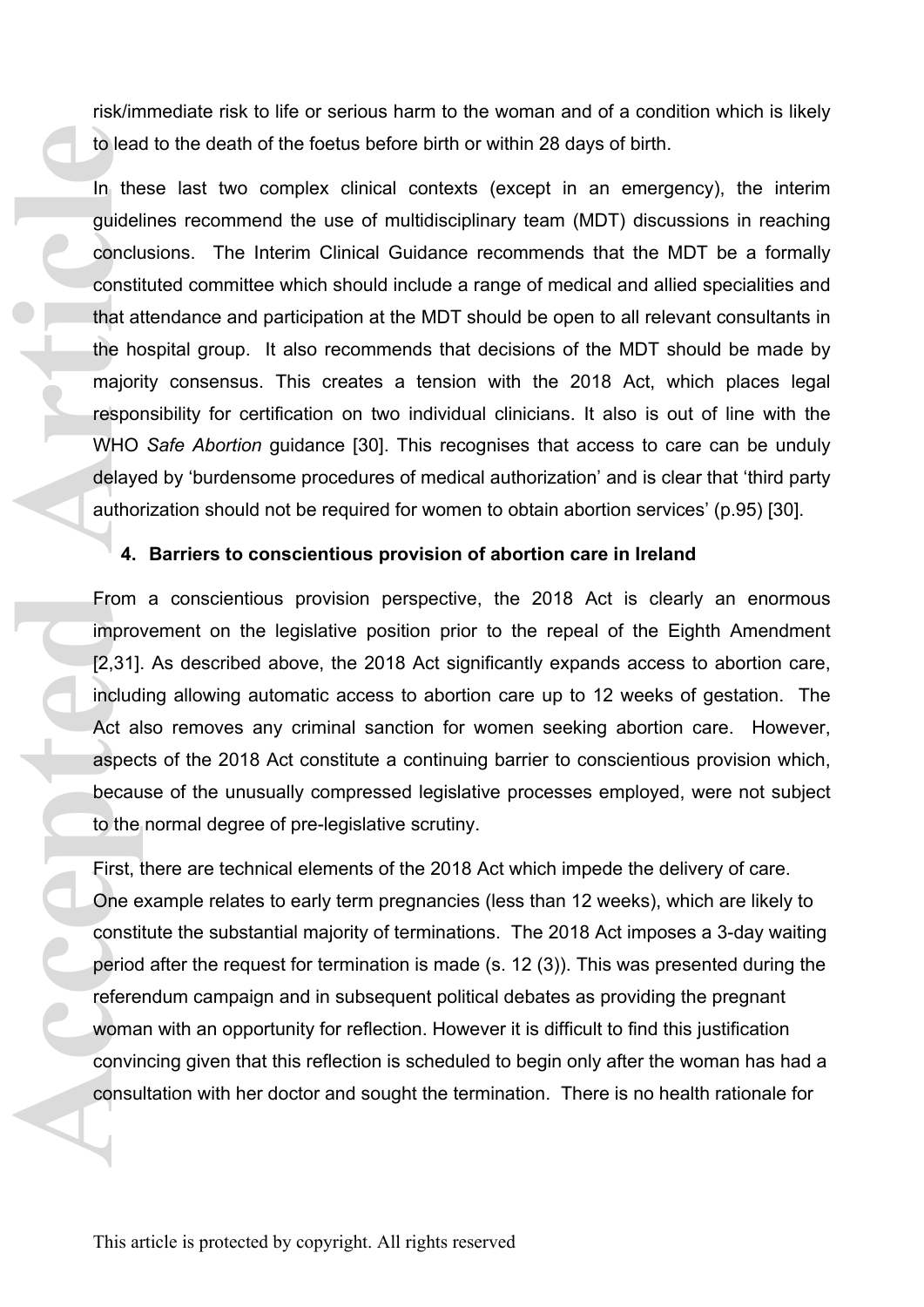the waiting period, and it is contrary to WHO *Safe Abortion* Guidance (p. 78) [30]. The effect in practice is to fragment and delay the delivery of care. This is especially felt by women whose local provision of care is inadequate and who have twice to travel long distances to access care, and also by women who come for care towards the end of the 12-week limit (interpreted as 12 weeks + 0 days) and who may be denied a termination of pregnancy simply because of the waiting period. The 12-week limit (as it is legally formulated) also denies care to women who present and are given care within the required time limit but for whom the termination fails. In such cases, if the posttermination pregnancy exceeds 12 weeks, additional abortion care cannot be provided (on pain of criminal sanction). The women most likely to be affected by these denials of care are women who are otherwise vulnerable: minors, women living in domestic violence refuges, homeless women, and women living in direct provision centres (institutional accommodation provided by the State to those seeking asylum).

A second and overarching problem is that a clinician who provides abortion care outside of the circumstances specified in the 2018 Act is potentially criminally liable and could be subject to a prison sentence of up to 14 years (s. 23). The possibility of a clinician actually being prosecuted is relatively slim. Irish law enforcers do not have a history of using the criminal law against clinicians and there is a statutory defence where a clinician provides abortion care on the basis of a 'reasonable opinion formed in good faith' (s. 9(1); s. 10(1); s. 11(1); s. 12(1)) that the circumstances of the 2018 Act apply. However, the retention of the criminal sanction sets abortion care apart from other forms of healthcare and suggests that healthcare professionals providing abortion care are in some way inherently less conscientious than other professionals and that the usual regulatory mechanisms of (general) criminal and civil sanctions and professional/fitness to practice oversight are insufficient for these professionals. In this way, the Irish law perpetuates the stigmatisation of both the care provider and the recipient of abortion care [32,33]. effect in practice is to fragment and delay the delivery of care. This is especial<br>women whose load provision of carre is inadequate and who have twice to rate<br>distances to access care, and also by women who come for care

Third, the 2018 Act statutorily enshrines conscientious objection, without any countervailing reference to conscientious provision. The 2018 Act states that, other than in emergency circumstances, a medical practitioner, nurse or midwife may not be obliged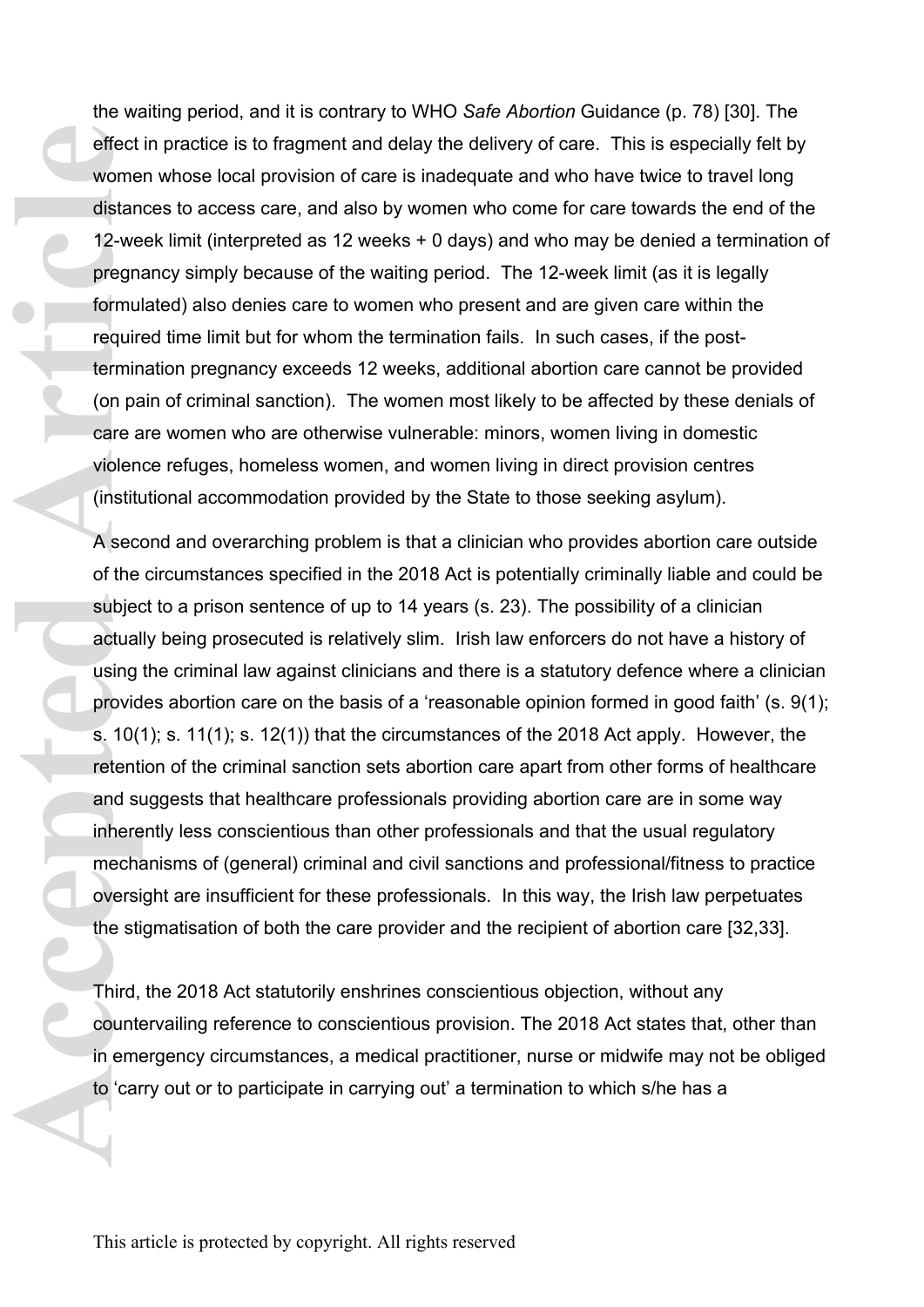conscientious objection (s. 22(1)). S/he is, however, statutorily obliged to make arrangements for the transfer of care 'as may be necessary to enable the woman to avail of the termination of pregnancy' (s. 22(3)). No further guidance is provided as to what constitutes participation in carrying out a termination. Given that the term 'participate' is used in a broadly similar context in the Abortion Act 1967 (UK), the decision of the United Kingdom Supreme Court in *Greater Glasgow Healthboard v Doogan and Anor* [34] may be persuasive should this issue come before the Irish courts. The Supreme Court (UK) held that to participate means to have 'hands on' involvement. If applied in Ireland, this would mean that the legal right to conscientious objection under the 2018 Act would not extend to ancillary tasks, such as managerial and supervisory tasks. However, until this is confirmed by the Irish courts, there is still uncertainty around the scope of the legislative conscientious objection provision.

Leaving this uncertainty aside, the conscientious objection provision has other implications for service delivery. Under the 2018 Act, any health professional (within the designated categories) can, without any further action required on their part, claim conscientious objection. This means that the statutory protection can encompass genuine, such as religious, conscience-based objections; objections of 'convenience' based on a clinician's work load and the concern to avoid taking on the undeniable burden of providing a new and difficult form of care in an already overstretched service and objections based on a clinician's unarticulated biases. 'Convenient objection' has proved to be a significant impediment to delivery of lawful abortion care in some other jurisdictions, for example Italy [35]. At present, there is no Irish data available on why clinicians rely on the conscientious objection provision. It is clear, however, that clinician refusal has prevented uniform access to abortion care, especially secondary (hospitalbased) care, which involves more complex cases. By July 2019, only 10 out of 19 Irish maternity units were providing access to abortion care [36]. In one notable example, all four consultant obstetricians in one rural hospital announced that the hospital was unsuited to the provision of abortion care. The effect is to deny women in this part of the country reasonable access to democratically endorsed and legally recognised care. arrangements for the transfer of care 'as may be necessary to enable the woman to avail<br>of the termination of pregnancy (s. 22(3). No further guidance is provided as to what<br>constitutes participation in carrying out a term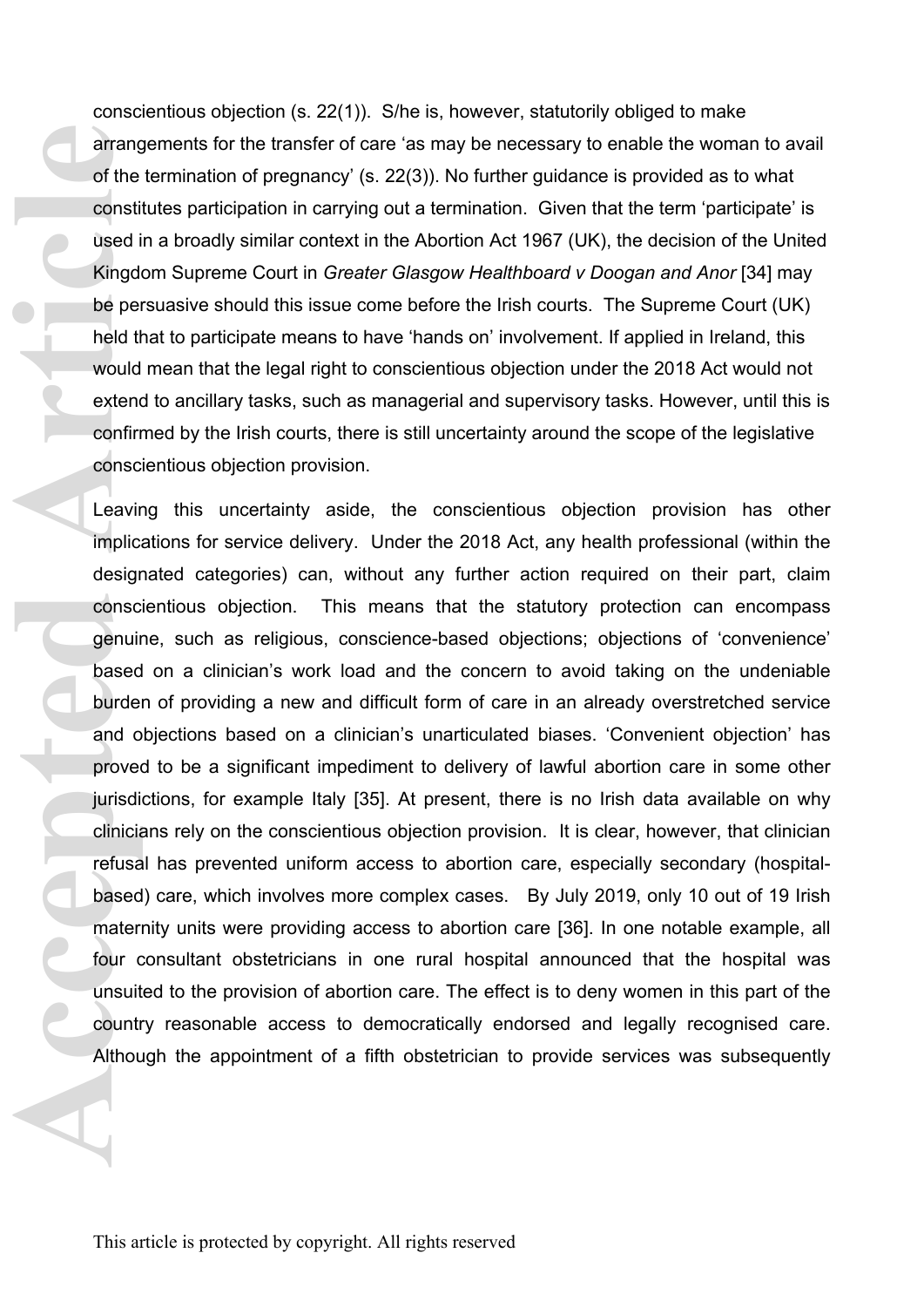announced [37], there are inevitable delays in getting this additional clinician in place (and given its history, it is not clear how attractive the post will be).

These legislation-derived impediments have assumed greater significance because the provision of abortion care has also run into some implementation challenges. This has meant that access to care is uneven across the country, both for community-based abortion care and abortion care provided in hospitals. Some of these challenges are inevitable. Because abortion care was essentially unavailable in Ireland prior to 1 January 2019, Irish primary and secondary care facilities have not been set up to provide abortion care. Irish medical schools and associated hospitals have had no history of providing abortion care training. Thus Irish healthcare providers faced a steep learning curve in establishing the required service. This in turn requires high levels of State support which, to date, has not been adequate. In a powerful critique, consultant obstetrician and maternal-foetal medicine specialist Dr Keelin O'Donoghue identified the absence of preparatory work in facilitating new services and excoriated the lack of leadership, resourcing and education as well as the failure to recognise the complexities involved in providing abortion care [38]. She states that, as a result, clinicians who provide abortion care are made to feel isolated and undermined in some hospitals. This has immediate practical implications for access to abortion care, especially where MDTs are operating on the basis of majority consensus as recommended by the Clinical Guidance discussed above. While the MDT model may work effectively in hospitals where clinicians who provide abortion care are supported and respected, in hospitals where clinicians are isolated and undermined, the operation of the MDT is likely to impede delivery of care. (and given its history, it is not dear how attractive the post will be).<br>These legislation-derived impediments have assumed greater significance because the provision of abortion care has also run in to some implementation

Dr O'Donoghue also identified other service-level deficiencies which make clinicians' positions more difficult. For complex cases where the reason for the termination is that the foetus is likely to die before or within 28 days of birth, clinicians have to operate without a national policy on prenatal screening or national ultrasound guidelines on best practice, and without universal access to dating or anomaly scans. Inevitably in these situations, difficulties will arise. One case, which garnered significant political and media attention, concerned a termination on the ground of likely foetal death. Media reports indicate that the termination was carried out on the basis of an initial test which showed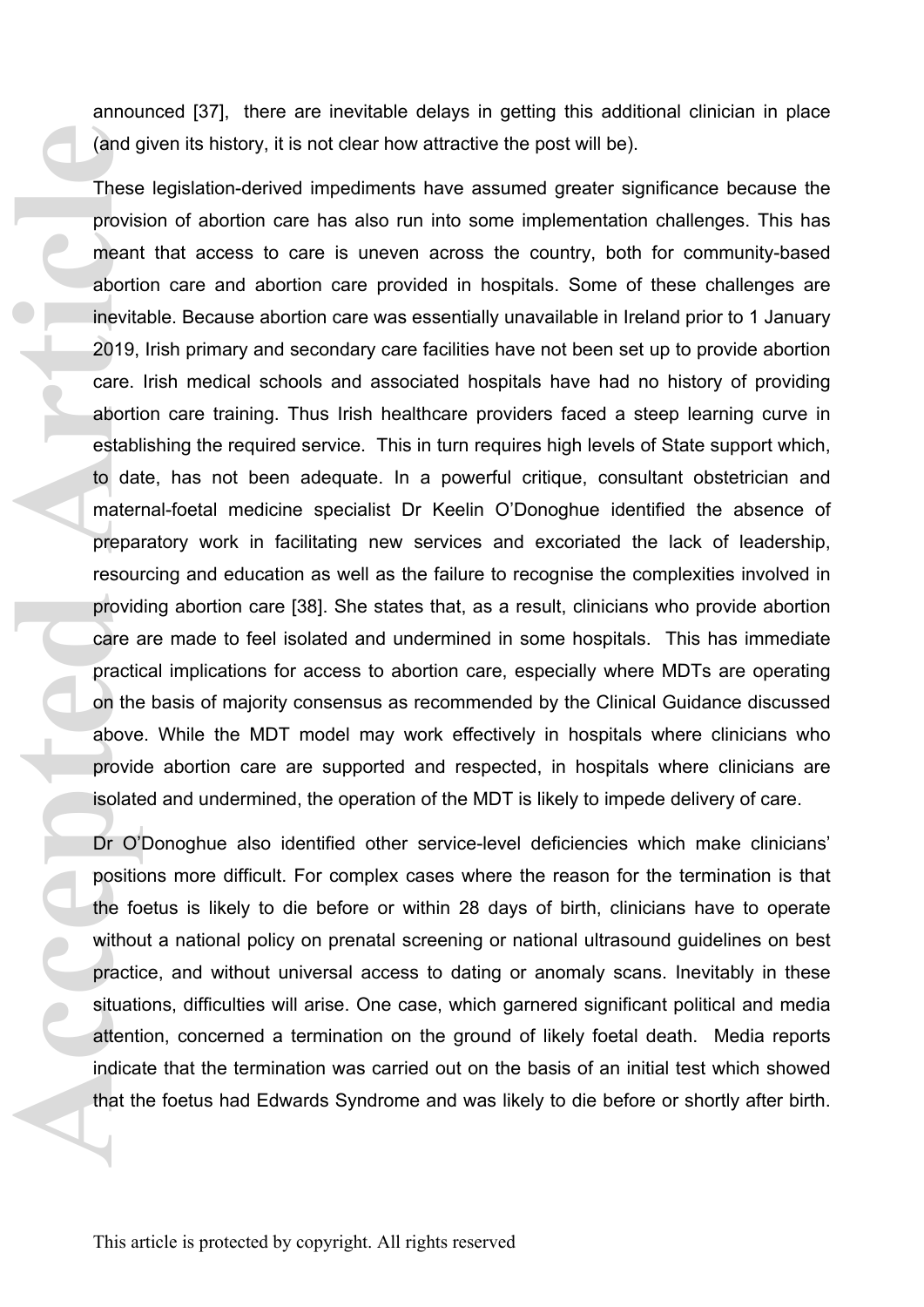However, it appears that a second test received after the termination had been carried out suggested that the foetus did not in fact have the condition in question. An independent review into the circumstances in question is currently underway [39]. This tragic case makes clear the importance of training, guidance and support for conscientious providers of abortion care.

# **5. Conclusion: The way forward**

Irish abortion care has come a long way in a short time. Healthcare professionals played an important role in the political campaign to repeal the Eighth Amendment [4] and are central to the delivery of abortion care post-repeal. Without conscientious providers, the establishment of a legal right to abortion is essentially meaningless. For this reason, delivery on the democratic mandate for abortion care creates an imperative to develop a climate for conscientious provision. This requires political, ethical and clinical leadership. Politically, the 2018 Act needs to be amended to remove those elements which are impeding the provision of care. The 2018 Act includes a requirement that it must be reviewed before 1 January 2022 (s. 7). Although the Act does not identify the purpose of this review, the open-ended nature of the requirement can be seen to offer a relatively early opportunity to address the legislative failings and gaps in implementation, including ethical implementation. Prior to this, however, political leadership needs to extend beyond reducing the impediments to care and must also incorporate resourcing, funding for clinical and ethical training, and closer engagement with governance of hospital practices. of the subsects of the forests of the forests in the formulation in question. An independent review in the incremations in question is currently undereas in a strength in the formulation of the finance article of the HSL c

The question of conscientious provision must also be addressed by the provider of public health services, the Health Service Executive (HSE). Most secondary abortion care will be provided in HSE facilities and therefore the leadership provided by the HSE, in terms of clinical and ethical training and policy development, is essential in developing an effective service that is consistent with the Medical Council's 2019 Guide to Professional Conduct and Ethics. In September 2019, nine months after the introduction of termination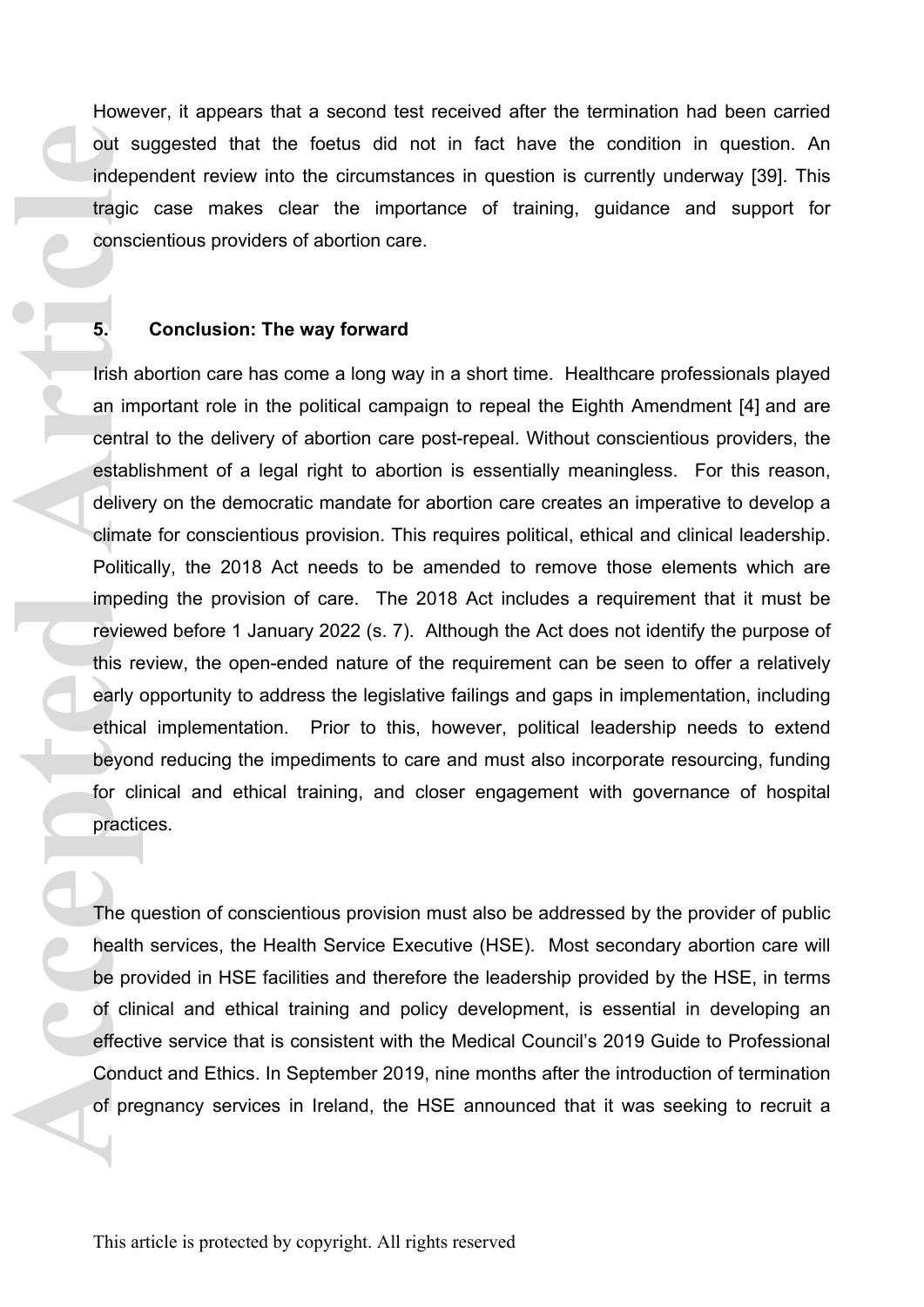clinical lead for abortion services – this will be a part-time position, for a period of two years – and one of the key objectives is the roll out of abortion services to all 19 maternity units in Ireland [40]. While the time-lag between abortion services becoming available in the State and the appointment of a national clinical lead is regrettable, this is a positive development with the potential to address some of the implementation challenges outlined above. If this potential is to be fully realised then conscientious provision must be afforded a greater level of respect than is currently the case.

Ongoing leadership by professional bodies, in particular the Medical Council, the Institute for Obstetricians and Gynaecologists and the Irish College of General Practitioners, is necessary to ensure that ethical and clinical guidance is informed by the principle of conscientious provision of a service which a sizeable majority of Irish citizens has endorsed. Such guidance is critical to train the next generations of clinicians in both the clinical and the ethical aspects of conscientious provision. All of these steps are central to the development of an ethical framework for reproductive healthcare in Ireland, which will ultimately empower clinicians to deliver conscientious service to those who require it. vears – and one of the key objectives is tunits in Ireland [40]. While the time-lag the State and the appointment of a nation development with the potential to add outlined above. If this potential is to be functional both

#### **Acknowledgements**

We would like to thank Maeve Taylor, Director of Advocacy and Communications, Irish Family Planning Association and the journal reviewers for very helpful feedback.

## **Conflicts of Interest**

This article is protected by copyright. All rights reserved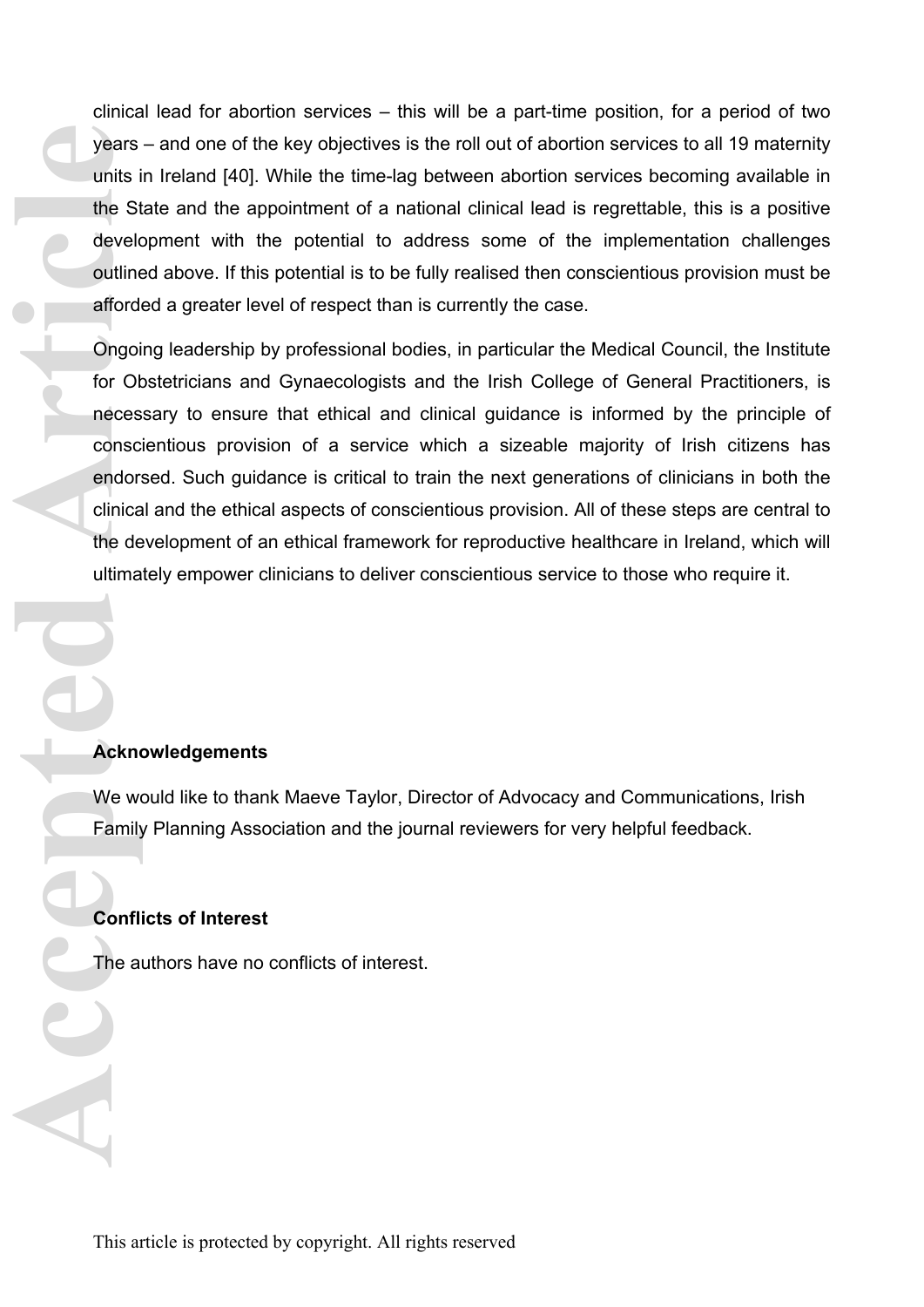# **REFERENCES**

- 1. Attorney General v. X [1992] IESC 1 (Supreme Court of Ireland).
- 2. Murray C. The Protection of Life During Pregnancy Act 2013: Suicide, Dignity and the Irish Discourse on Abortion. Social and Legal Studies. 2015; 26(6): 667-698.
- 3. The terms "woman" and "women" are used throughout this article while recognising that trans\* and non-binary people can become pregnant, and so these terms are intended to include all those who may become pregnant and require access to reproductive healthcare, including termination of pregnancy services. Accepted Article
	- 4. Taylor, M., Spillane, A. and Arulkumaran, S. The Irish Journey: Removing the Shackles of Abortion Restriction in Ireland. Best Practice & Research Clinical Obstetrics and Gynaecology. 2019; https://doi.org/10.1016/j.bpobgyn.2019.05.011.
	- 5. Fletcher, R. #Repealedthe8th: Translating Travesty, Global Conversation, and the Irish Abortion Referendum. Feminist Legal Studies. 2018; https://doi.org/10.1007/s10691-018-9396-x.
	- 6. Dickens, B. The Right to Conscience. In Cook, Erdman and Dickens (Eds), Abortion Law in Transnational Perspective (University of Pennsylvania Press, 2014) at 212-213.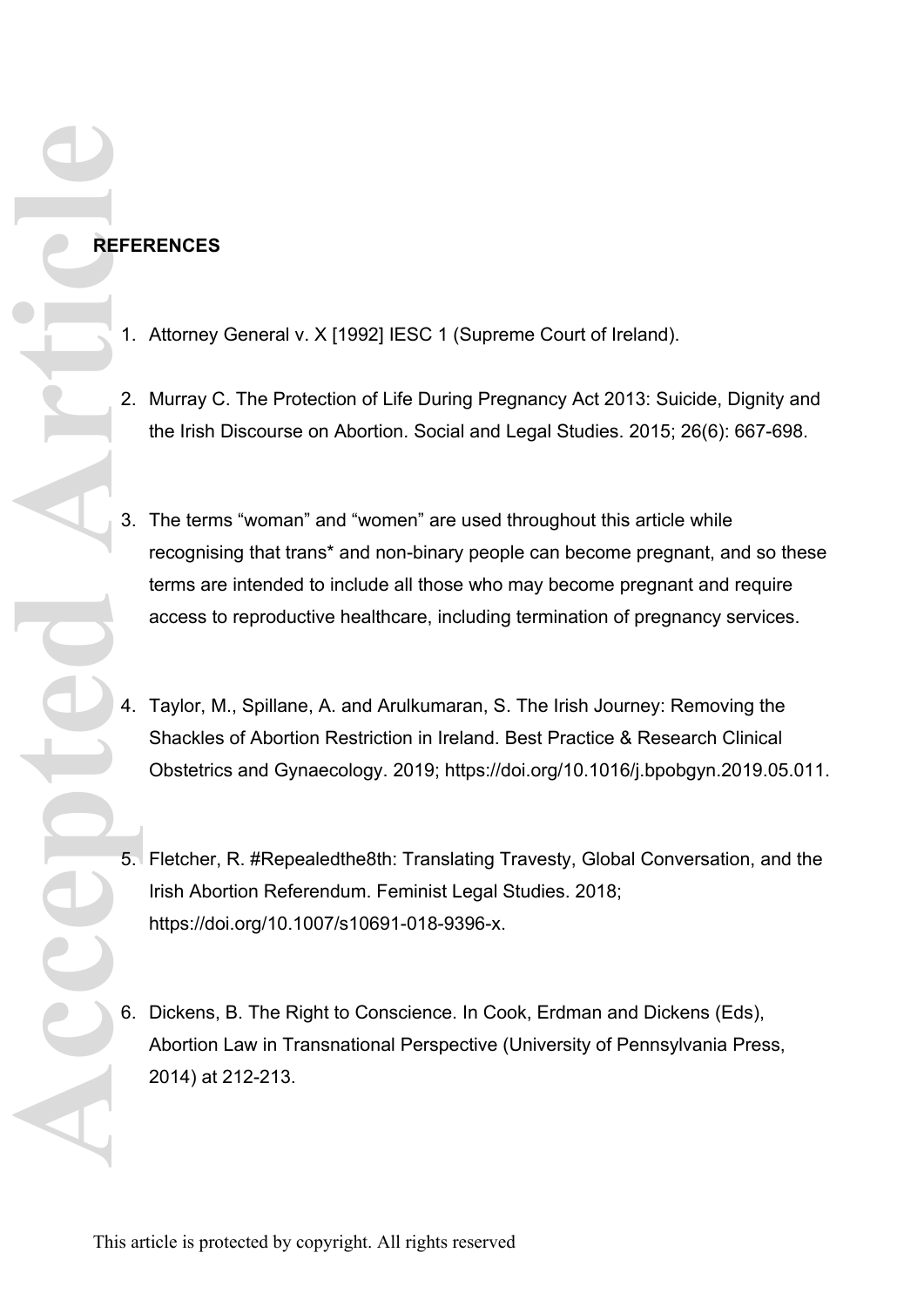- 7. Harris, L. Recognizing Conscience in Abortion Provision. New England Journal of Medicine. 2012; 367: 981-983.
- 8. Dickens, B. and Cook, R. Conscientious Commitment to Women's Health. International Journal of Gynecology and Obstetrics. 2011; 113: 163-166.
- 9. Joffe, C. Doctors of Conscience: The Struggle to Provide Abortion Before and After Roe v Wade. Boston: Beacon Press, 1995.
- 10.Harris, L. The Moral Agency of Abortion Providers: Conscientious Provision, Dangertalk, and the Lived Experience of Doing Stigmatized Work. In eds. D'Agincourt-Canning, L. and Ells, C. Ethical Issues in Women's Healthcare: Practice and Policy. Oxford: Oxford University Press, 2019.
- 11.Fathalla, M. Abortion and Public Health Ethics. In eds. Mastroianni, A., Kahn, J. and Kass, N. The Oxford Handbook of Public Health Ethics. Oxford: Oxford University Press, 2019.
- 12.McCarthy, J., O'Donnell, K., Campbell, L., Dooley, D. Ethical arguments for access to abortion services in the Republic of Ireland: recent developments in public discourse. Journal of Medical Ethics. 2017; 55: 513-517.
- 13.Cook, R. Feminism and the Four Principles. In ed. Gillon, R. Principles of Healthcare Ethics. Chicester: John Wiley and Sons, 1984.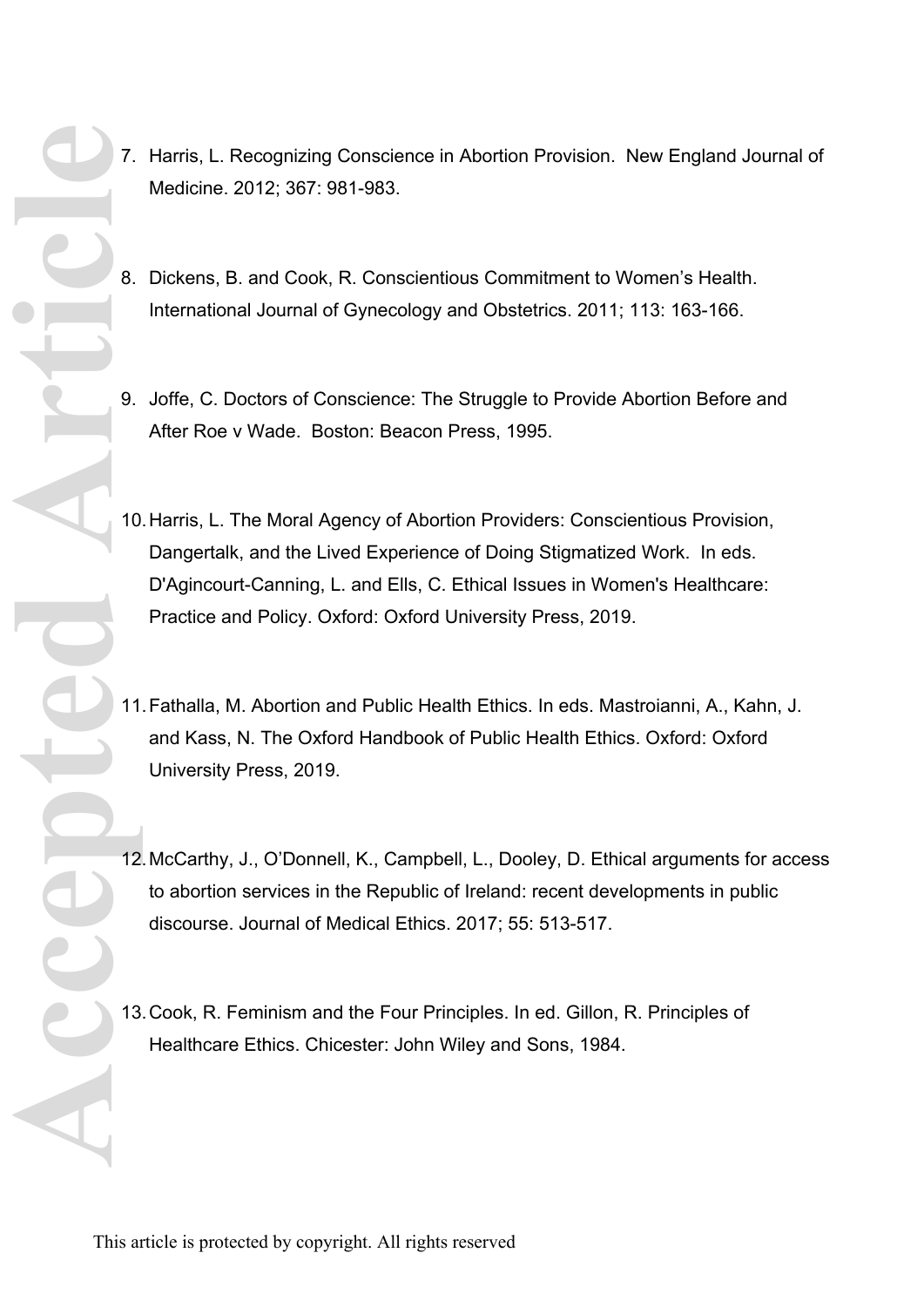14.See https://www.facebook.com/InHerIrishShoes/.

15.McCarthy, J. Reproductive Justice in Ireland: A Feminist Analysis of the Neary and Halappanaver Cases. In Eds Donnelly, M. and Murray, C. Ethical and Legal Debates in Irish Healthcare: Confronting Complexities. Manchester: Manchester University Press, 2016. **Accepted** "

16.Taylor, M. Women's Right to Health and Ireland's Abortion Laws. International Journal of Gynecology and Obstetrics. 2015; 130: 93-97.

17.Sanger, C. Decisional Dignity: Teenage Abortion, Bypass Hearings, and the Misuse of Law. Columbia Journal of Gender and Law. 2009; 18(2): 409-499.

18.Herring, J. Ethics of Care and the Public Good of Abortion. University of Oxford Human Rights Hub Journal. 2019; 1: 1-24.

19.Dickens, B. Abortion and the Law. London: MacGibbon & Kee, 1966.

20.Abortion statistics in England and Wales (last updated 13 June 2019). Available from: https://www.gov.uk/government/collections/abortion-statistics-for-englandand-wales. Accessed 31 August 2019.

21.Side, K. A Geopolitics of Migrant Women, Mobility and Abortion Access in the Republic of Ireland. Gender, Place and Culture. 2016; 23(12): 1788-1799.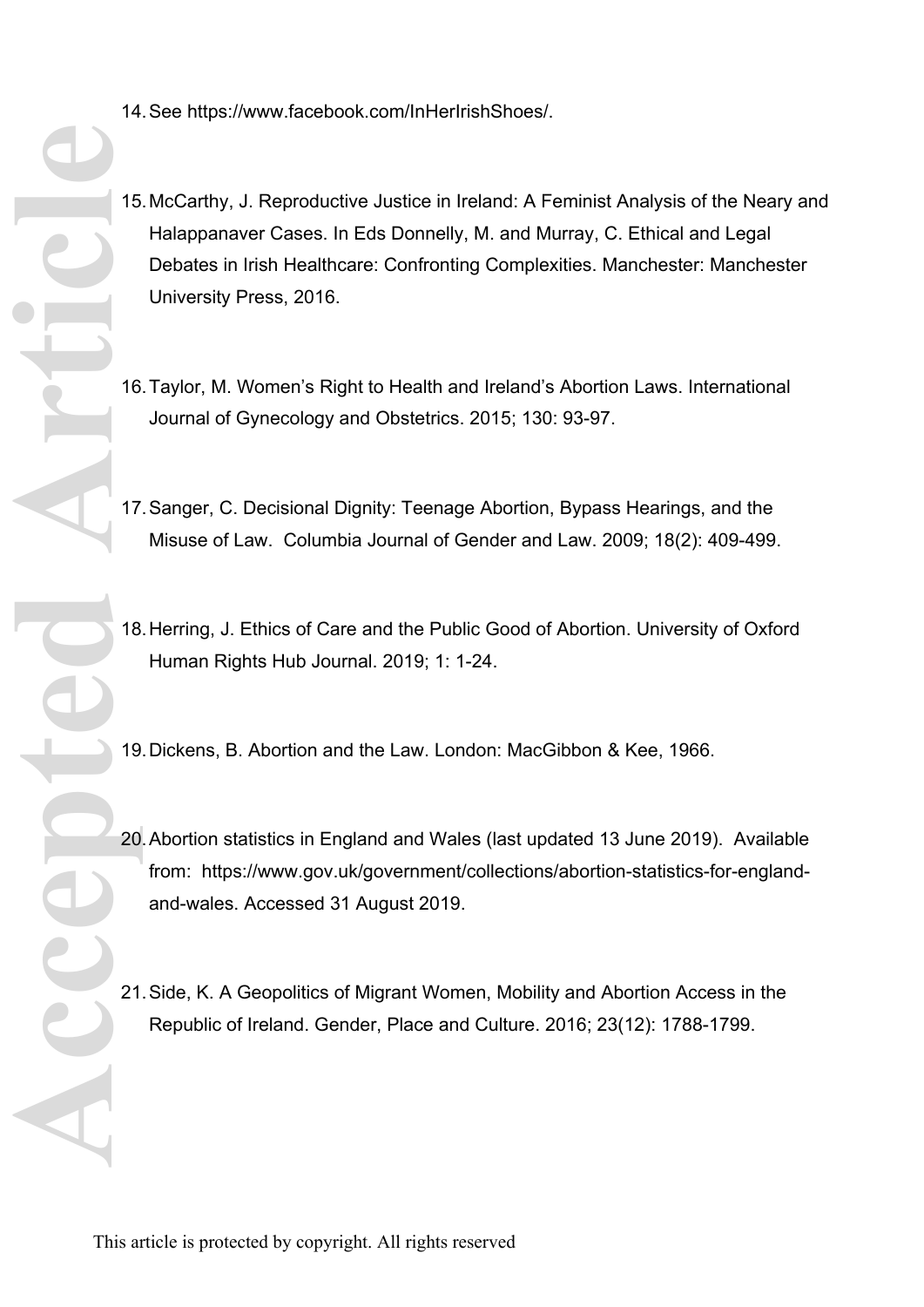22.Sheldon, S. Empowerment and Privacy? Home Use of Abortion Pills in the Republic of Ireland. Signs. 2018; 4: 823-849.

23.General Scheme of a Bill to Regulate Termination of Pregnancy, 27 March 2018 Dublin: Department of Health.

24.Enright, M. 'The Enemy of the Good': Reflections on Ireland's New Abortion Legislation. feminists@law. 2018; 8(2): 1-12.

25.Medical Council of Ireland, Guide to Professional Conduct and Ethics for Registered Medical Practitioners (Amended) 8th edn rev'd, 2019. Dublin: Medical Council of Ireland.

26.Institute of Obstetricians and Gynaecologists, Interim Clinical Guidance on termination of pregnancy under 12 weeks (December 2018). Dublin: IOGI.

27.Institute of Obstetricians and Gynaecologists Interim Clinical Guidance on pathway for management of fatal fetal anomalies and/or life-limiting conditions during pregnancy: Termination of Pregnancy (January 2019). Dublin: IOGI. **Accepted** 28

28.Institute of Obstetricians and Gynaecologists Interim Clinical Guidance on risk to life or health of a pregnant woman in relation to termination of pregnancy (May 2019). Dublin: IOGI.

29.Irish College of General Practitioners, Interim Clinical Guidelines on termination of pregnancy services (December 2018). Dublin: ICGP.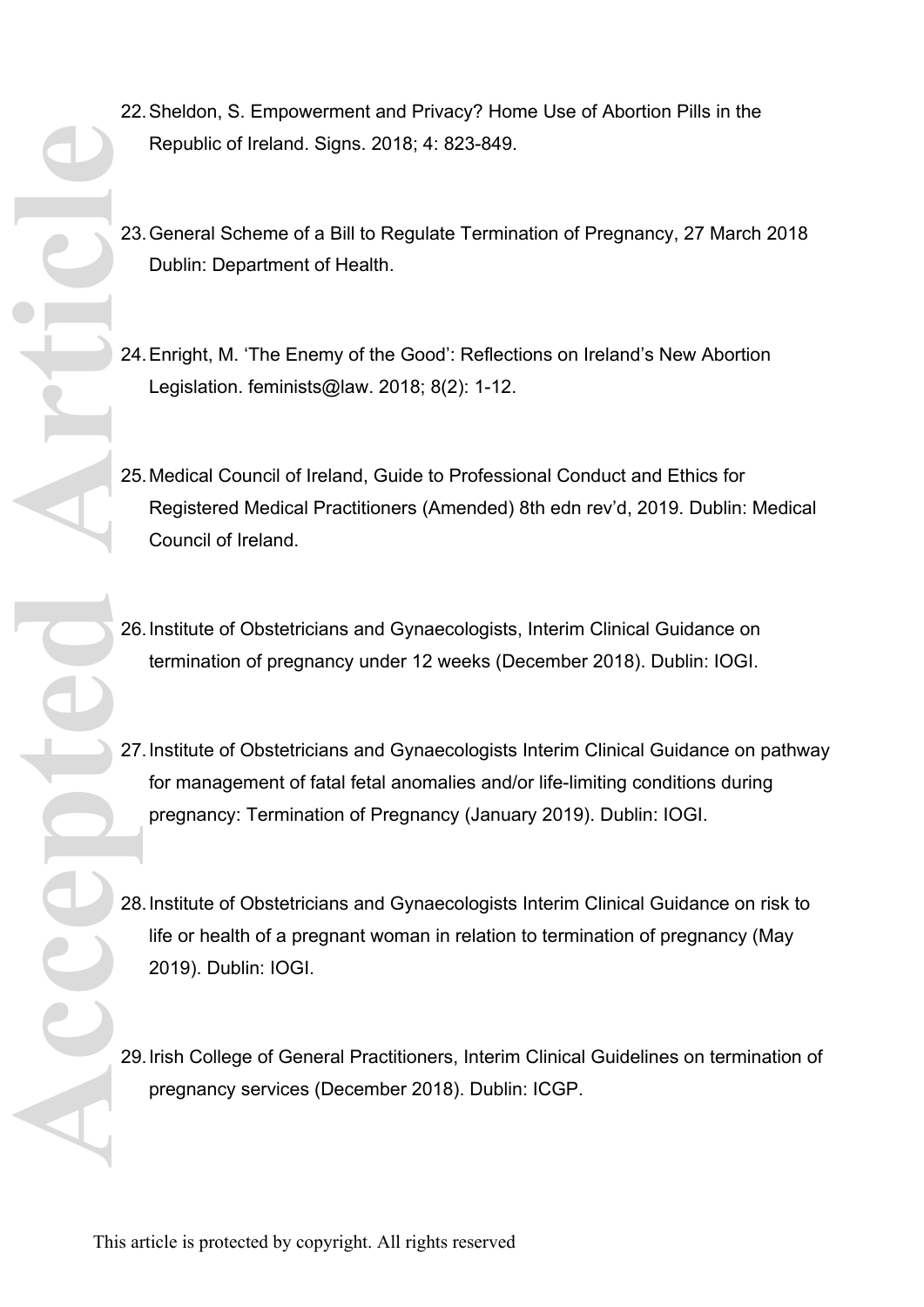30.World Health Organization, Safe Abortion: Technical and Policy Guidelines for Health Systems. Second Edition. Geneva, 2012.

31.The Protection of Life During Pregnancy Act 2013. Dublin: Stationary Office.

32.Cook, R. Stigmatized Meanings of Criminal Abortion Law. In ed. Cook, R., Erdman, J.N., Dickens, B.M. Abortion Law in Transnational Perspective: Cases and Controversies. Philadelphia: University of Pennsylvania Press, 2014.

33.Sheldon, S. The Decriminalisation of Abortion: An Argument for Modernisation. Oxford Journal of Legal Studies. 2015; 36(2): 334-365.

34.[2014] UKSC 68.

35.Chavkin, W., Swerdlow, L., Fifield, J. Regulation of Conscientious Objection to Abortion: An International Comparative Multi-Case Study. Health and Human Rights Journal. 2017; 19(1): 55-68.

36.Minister for Health, Abortion Services Provision, Dáil Eireann Debate, 2 July 2019, available at https://www.oireachtas.ie/ga/debates/question/2019-07-02/89/ (accessed 4 September 2019).

37.Kilkenny hospital to appoint extra obstetrician to facilitate abortions. Irish Times. 24 July 2019.